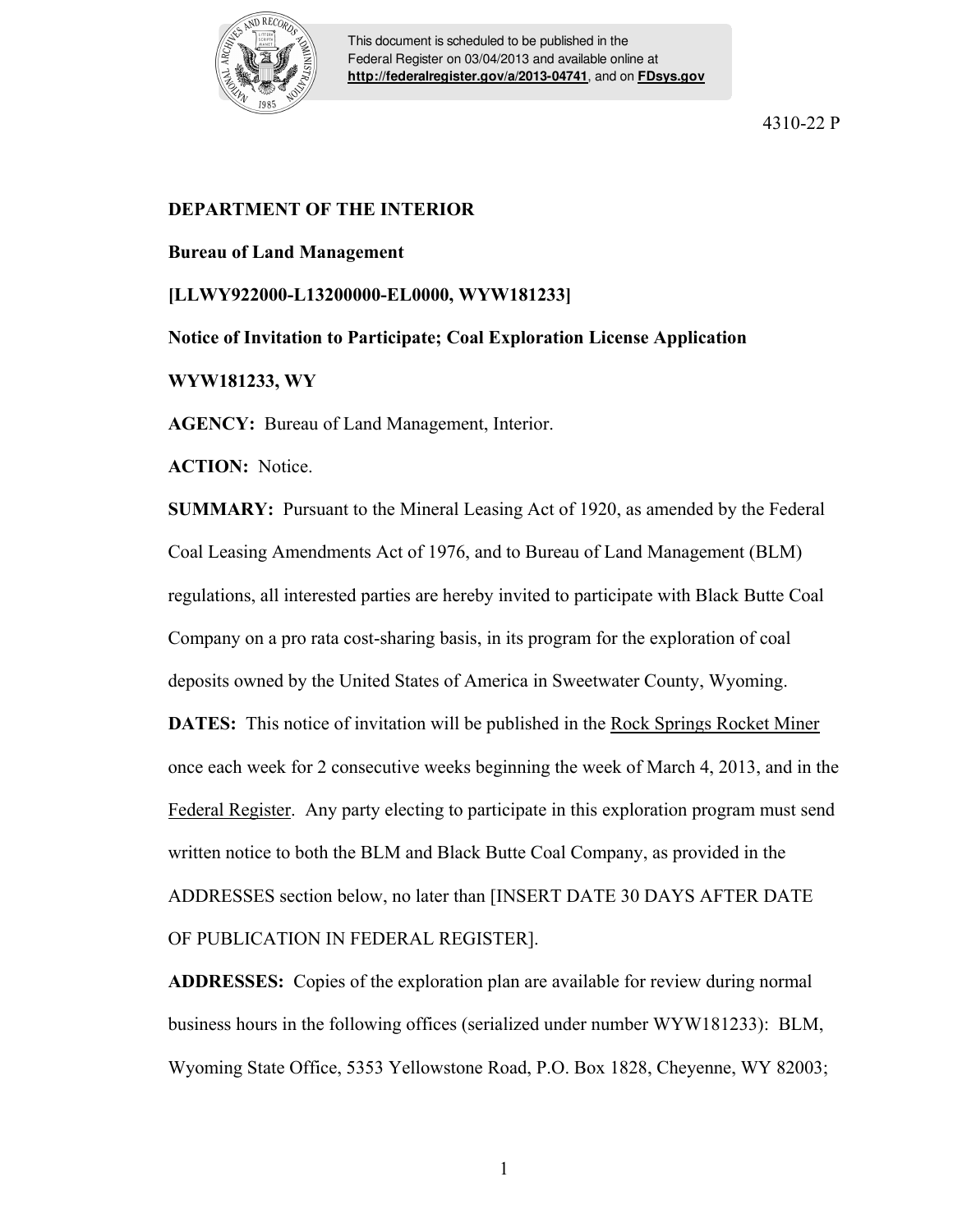and, BLM, Rock Springs Field Office, 280 Highway 191 North, Rock Springs, WY 82901. The written notice should be sent to the following addresses: Black Butte Coal Company, c/o AE Coal, LLC, Attn: Jason Russell, 170 South Main Street, Suite 700, Salt Lake City, UT 84101, and BLM, Wyoming State Office, Branch of Solid Minerals, Attn: Mavis Love, P.O. Box 1828, Cheyenne, WY 82003.

**FOR FURTHER INFORMATION CONTACT:** Mavis Love, Land Law Examiner, at 307-775-6258. Persons who use a telecommunications device for the deaf (TDD) may call the Federal Information Relay Service (FIRS) at 1-800-877-8339 to contact the above individual during normal business hours. The FIRS is available 24 hours a day, 7 days a week, to leave a message or question with the above individual. You will receive a reply during normal business hours.

**SUPPLEMENTARY INFORMATION:** Black Butte Coal Company has applied to the BLM for a coal exploration license on public land in the Salt Wells area near the existing Black Butte Coal Mine. The purpose of the exploration program is to obtain structural and quality information of the coal. The BLM regulations at 43 CFR 3410 require the publication of an invitation to participate in the coal exploration in the Federal Register. The Federal coal resources included in the exploration license application are located in the following-described lands in Wyoming:

Sixth Principal Meridian

T. 17 N., R. 100 W.,

sec. 18, lots 5 to 8, inclusive,  $E\frac{1}{2}W\frac{1}{2}$ , and  $E\frac{1}{2}$ ;

sec. 30, lots 5 to 8, inclusive,  $E\frac{\frac{1}{2}W}{2}$ , and  $E\frac{\frac{1}{2}W}{2}$ .

T. 16 N., R. 101 W.,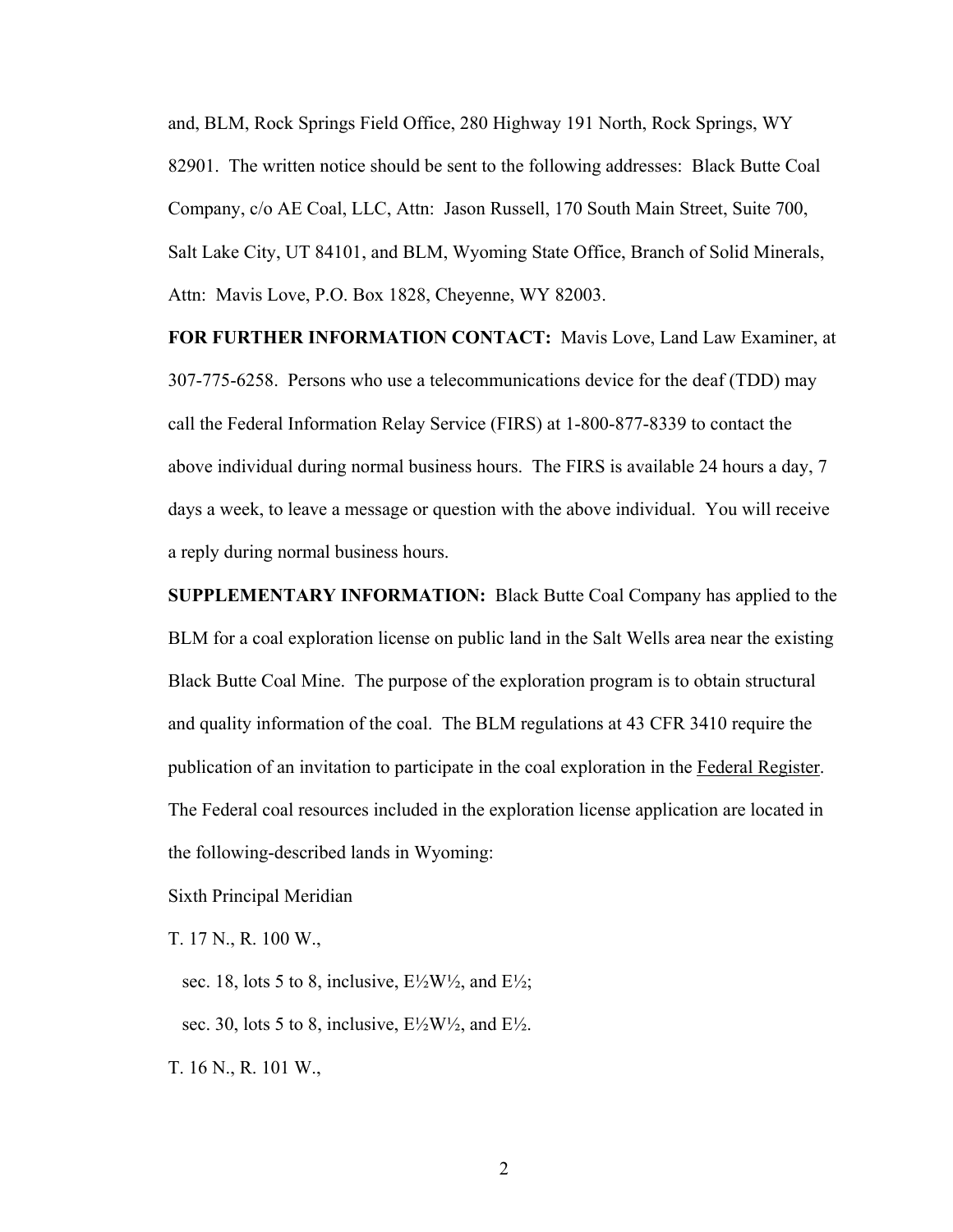- sec. 2, lots 9 to 12, inclusive, and  $S\frac{1}{2}$ ;
- sec. 4, lots 9 to 12, inclusive, and  $S\frac{1}{2}$ ;
- sec. 6, lots 13 to 18, inclusive,  $E\frac{\text{1}}{2}SW\frac{\text{1}}{4}$ , and  $SE\frac{\text{1}}{4}$ ;
- secs. 8 and 10;
- sec. 18, lots 5 to 8, inclusive,  $E\frac{1}{2}W\frac{1}{2}$ , and  $E\frac{1}{2}$ ;
- sec. 20;
- sec. 30, lots 5 to 8, inclusive,  $E\frac{1}{2}W\frac{1}{2}$ , and  $E\frac{1}{2}$ .
- T. 17 N., R. 101 W.,
	- sec. 2, lots 1 and 2, S<sup>1</sup>/<sub>2</sub>NE<sup>1</sup>/<sub>4</sub>, SE<sup>1</sup>/<sub>4</sub>NW<sup>1</sup>/<sub>4</sub>, and S<sup>1</sup>/<sub>2</sub>;
	- secs. 8, 12, and 14;
	- sec. 18, lots 1 to 4, inclusive,  $E\frac{\lambda}{2}W\frac{\lambda}{2}$ , and  $E\frac{\lambda}{2}$ ;
	- secs. 22, 24, 26, 28, 32, and 34.
- T. 16 N., R. 102 W.,
	- sec. 2, lots 1 to 4, inclusive, and  $S\frac{1}{2}$ ;
	- secs. 10, 12, 14, 22, 24, 26, and 28;
	- sec. 34, NE<sup> $1/4$ </sup>, N<sup>1</sup>/<sub>2</sub>NW<sup>1</sup>/<sub>4</sub>, SE<sup>1</sup>/<sub>4</sub>NW<sup>1</sup>/<sub>4</sub>, and S<sup>1</sup>/<sub>2</sub>.
- T. 17 N., R. 102 W.,
	- sec. 24.
- The areas described aggregate 18,998.72 acres.